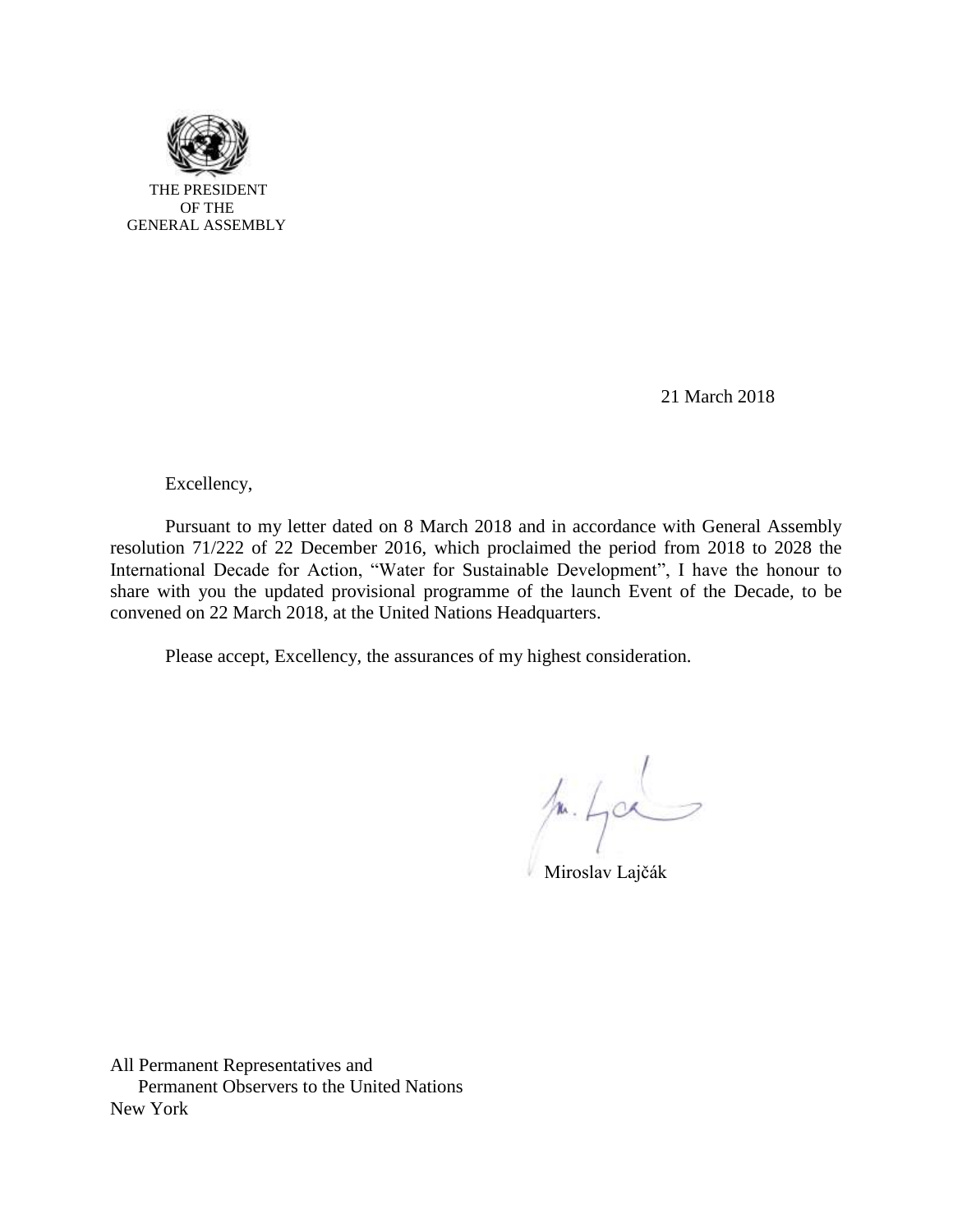

## **LAUNCH EVENT** *International Decade for Action "Water for Sustainable Development" 2018-2028* **22 March 2018 UN General Assembly, UN Headquarters**

**Provisional Programme**

| 9:50-10:00                            | Presentation of a short video from the High-Level Panel on Water entitled<br>"Water's Promise: Making Every Drop Count"                                                                                                                                                                                                                                                                                                                                                                                                                                                                                                                                                                                                                                                                                                                                       |
|---------------------------------------|---------------------------------------------------------------------------------------------------------------------------------------------------------------------------------------------------------------------------------------------------------------------------------------------------------------------------------------------------------------------------------------------------------------------------------------------------------------------------------------------------------------------------------------------------------------------------------------------------------------------------------------------------------------------------------------------------------------------------------------------------------------------------------------------------------------------------------------------------------------|
| 10:00-11:00                           | <b>Opening remarks:</b>                                                                                                                                                                                                                                                                                                                                                                                                                                                                                                                                                                                                                                                                                                                                                                                                                                       |
| General<br>Assembly<br>Hall           | H.E. Mr. Mahmoud Saikal, Vice-President of the General Assembly,<br>Permanent Representative of the Islamic Republic of Afghanistan, on<br>behalf of the President of the General Assembly, H. E. Mr. Miroslav<br>Lajčák<br>H.E. Mr. António Guterres, Secretary-General of the United Nations<br>presenting the Action Plan of the International Decade for Action<br>"Water for Sustainable Development", 2018-2028<br>H.E. Mr. Emomali Rahmon, President of the Republic of Tajikistan,<br>$\bullet$<br>Initiator of the International Decade for Action "Water for Sustainable<br>Development" 2018-2028 and presenting the report "Making Every<br>Drop Count: An agenda on Water Action" on behalf of the members of<br>the High-Level Panel on Water<br>Mr. Armando Perez aka Mr. WorldWide (tbc)<br>Miss Autumn Peltier, civil society representative |
| 11:00-13:00<br><b>GA Hall</b>         | Plenary                                                                                                                                                                                                                                                                                                                                                                                                                                                                                                                                                                                                                                                                                                                                                                                                                                                       |
| 15:00-16:30<br>Trusteeship<br>Council | Panel 1: Contribution of the Water Decade to the implementation of water<br>related SDGs: addressing challenges and seizing opportunities through<br>strengthening cooperation and partnerships                                                                                                                                                                                                                                                                                                                                                                                                                                                                                                                                                                                                                                                               |